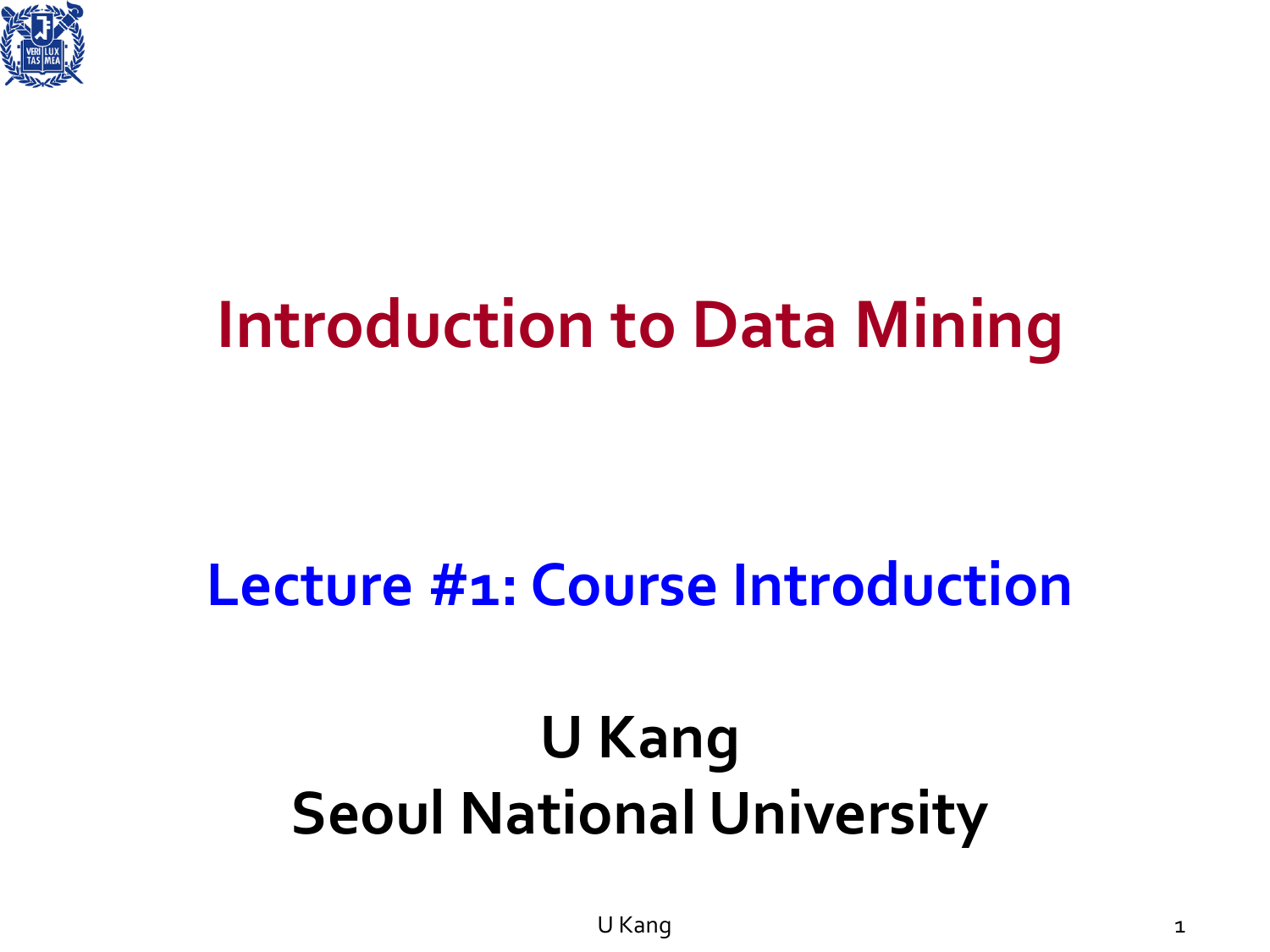

\$600 store all of the world's music

# 5 billion in use in 2010

40% projected growth in

30 billion pieces of content shared

# \$5 million vs. \$400

Price of the fastest supercomputer in 1975<sup>1</sup> and an iPhone 4 with equal performance

per year vs. growth in global IT spending

235 terabytes data collected by<br>235 the US Library of Congress by April 2011

15 out of 17 sectors in the United States have more data stored per company

than the US Library of Congress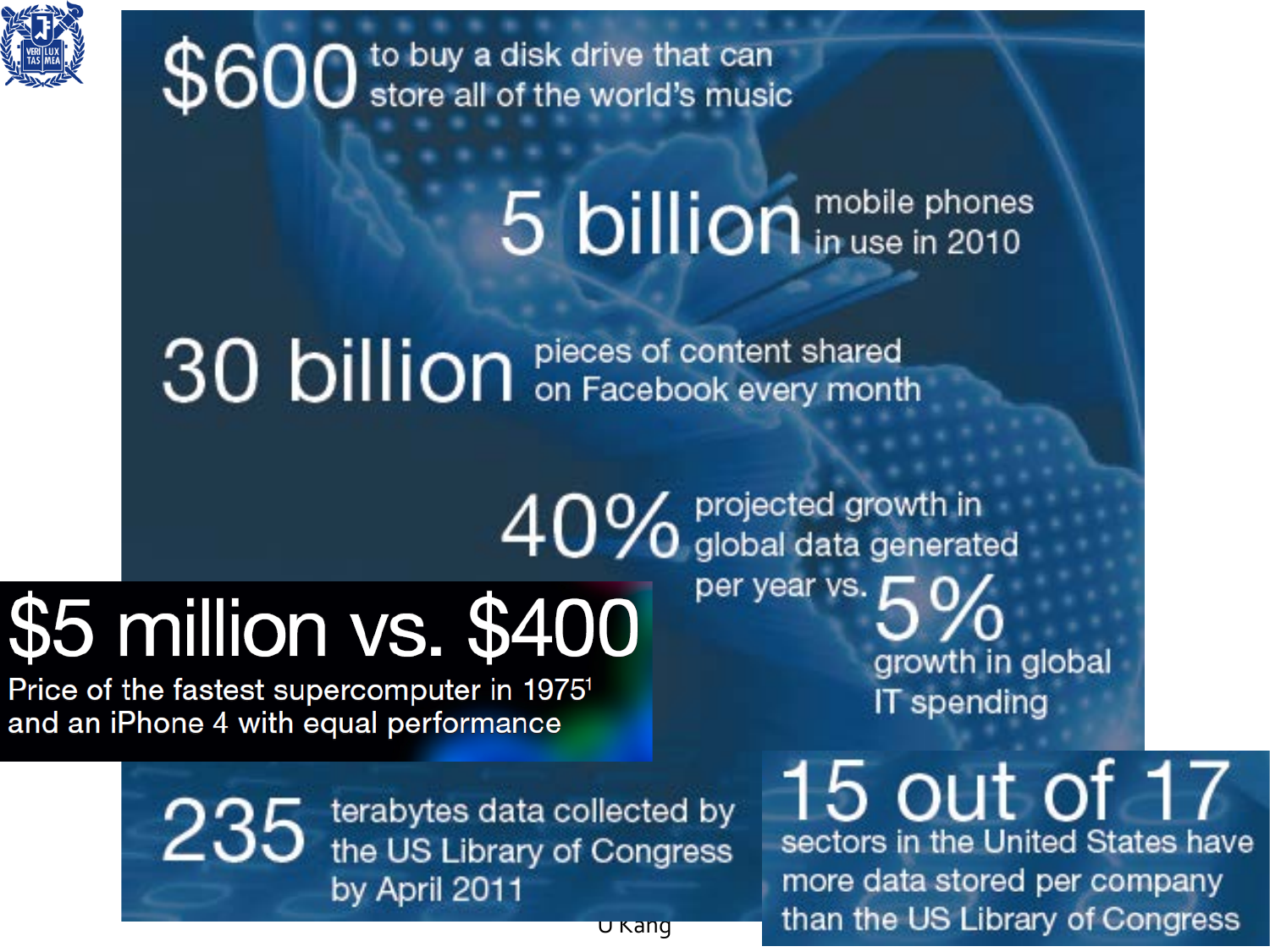



### **Data contain value and knowledge**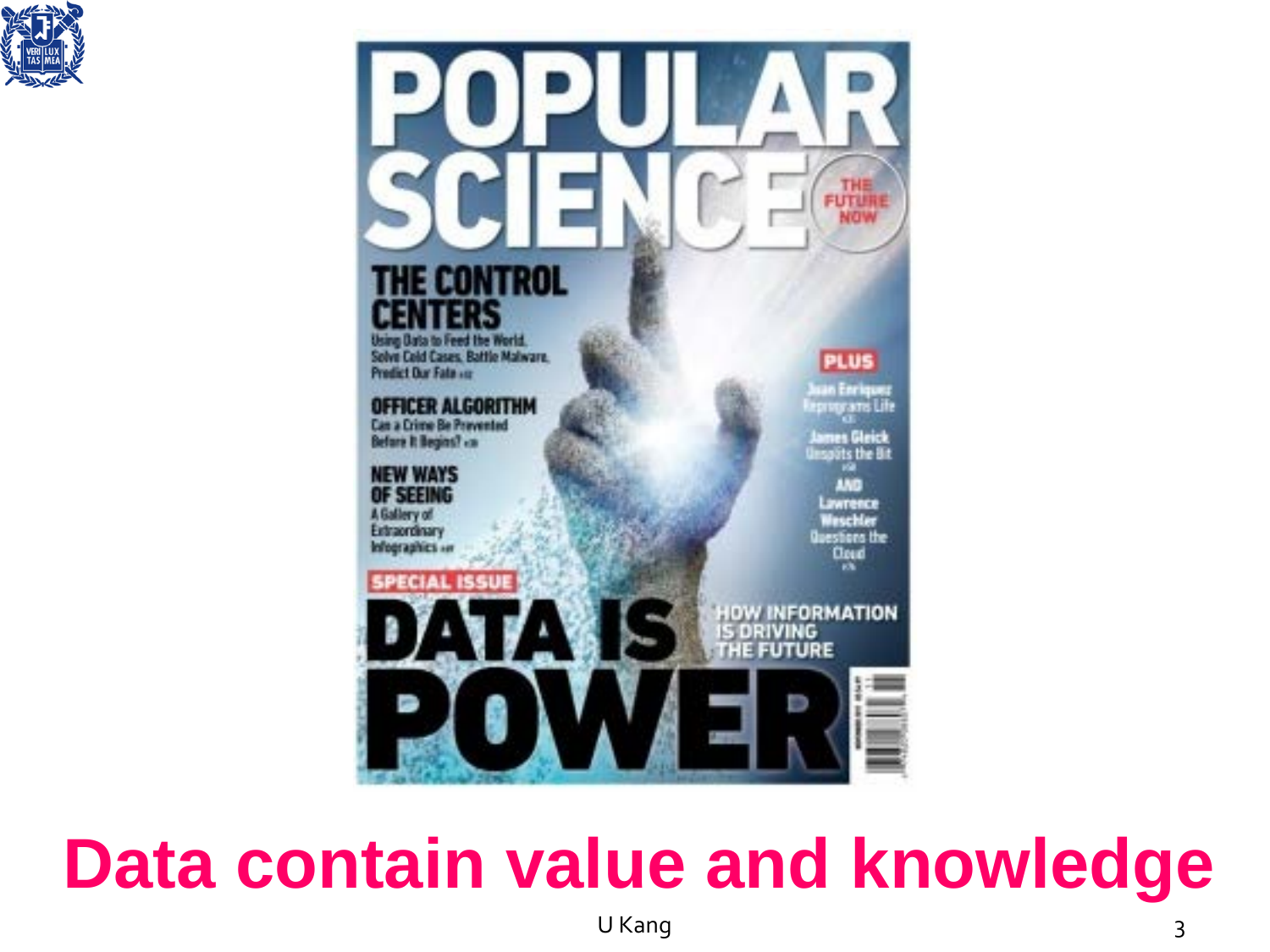

### **Data Mining**

- **But to extract the knowledge data need to be**
	- **Stored**
	- **Managed**
	- **And ANALYZED this class**

### **Data Mining ≈ Big Data ≈ Predictive Analytics ≈ Data Science**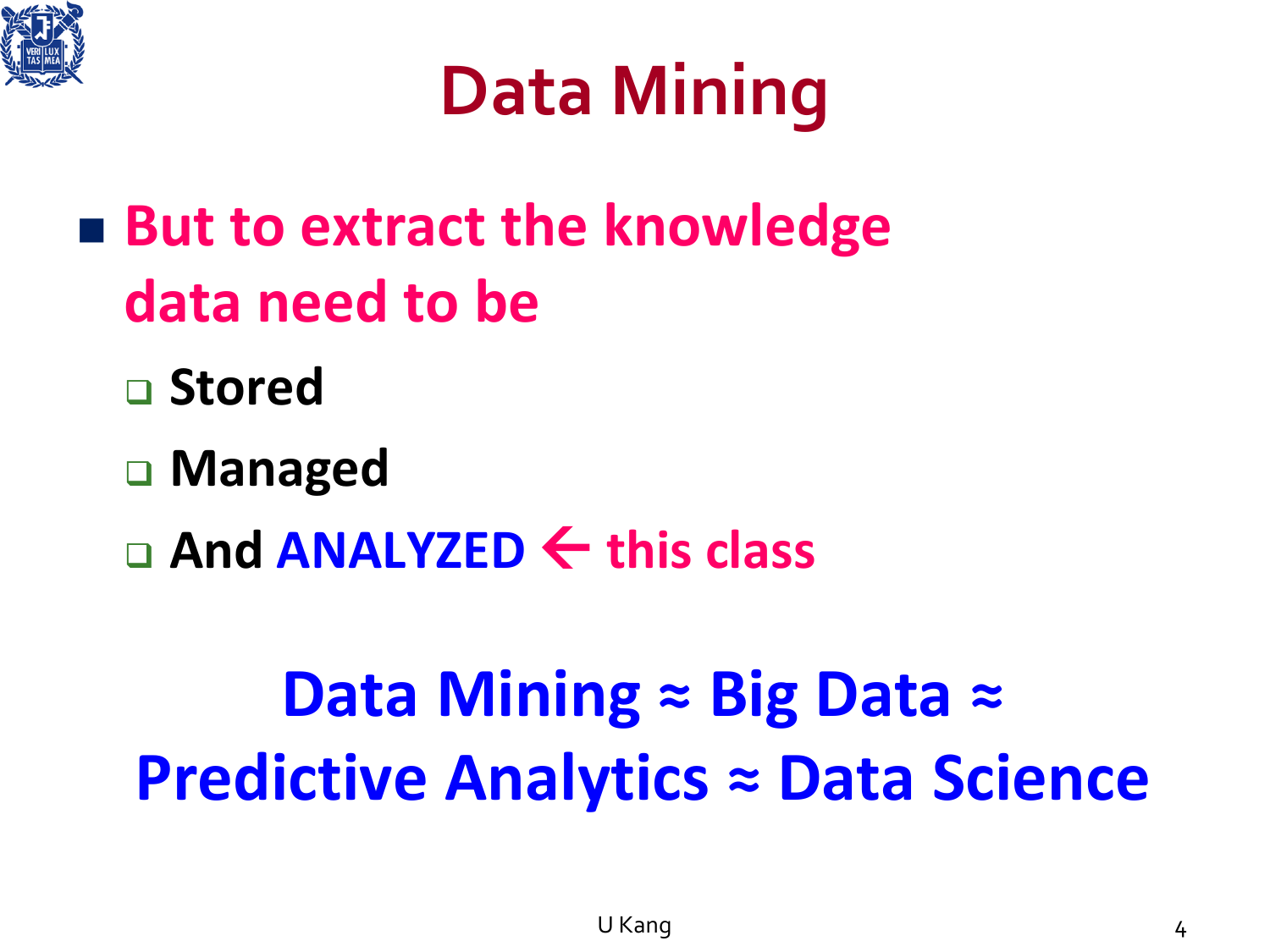# **Good news: Demand for Data Mining**

#### Demand for deep analytical talent in the United States could be 50 to 60 percent greater than its projected supply by 2018

Supply and demand of deep analytical talent by 2018 Thousand people



1 Other supply drivers include attrition (-), immigration (+), and reemploying previously unemployed deep analytical talent (+). SOURCE: US Bureau of Labor Statistics; US Census; Dun & Bradstreet; company interviews; McKinsey Global Institute analysis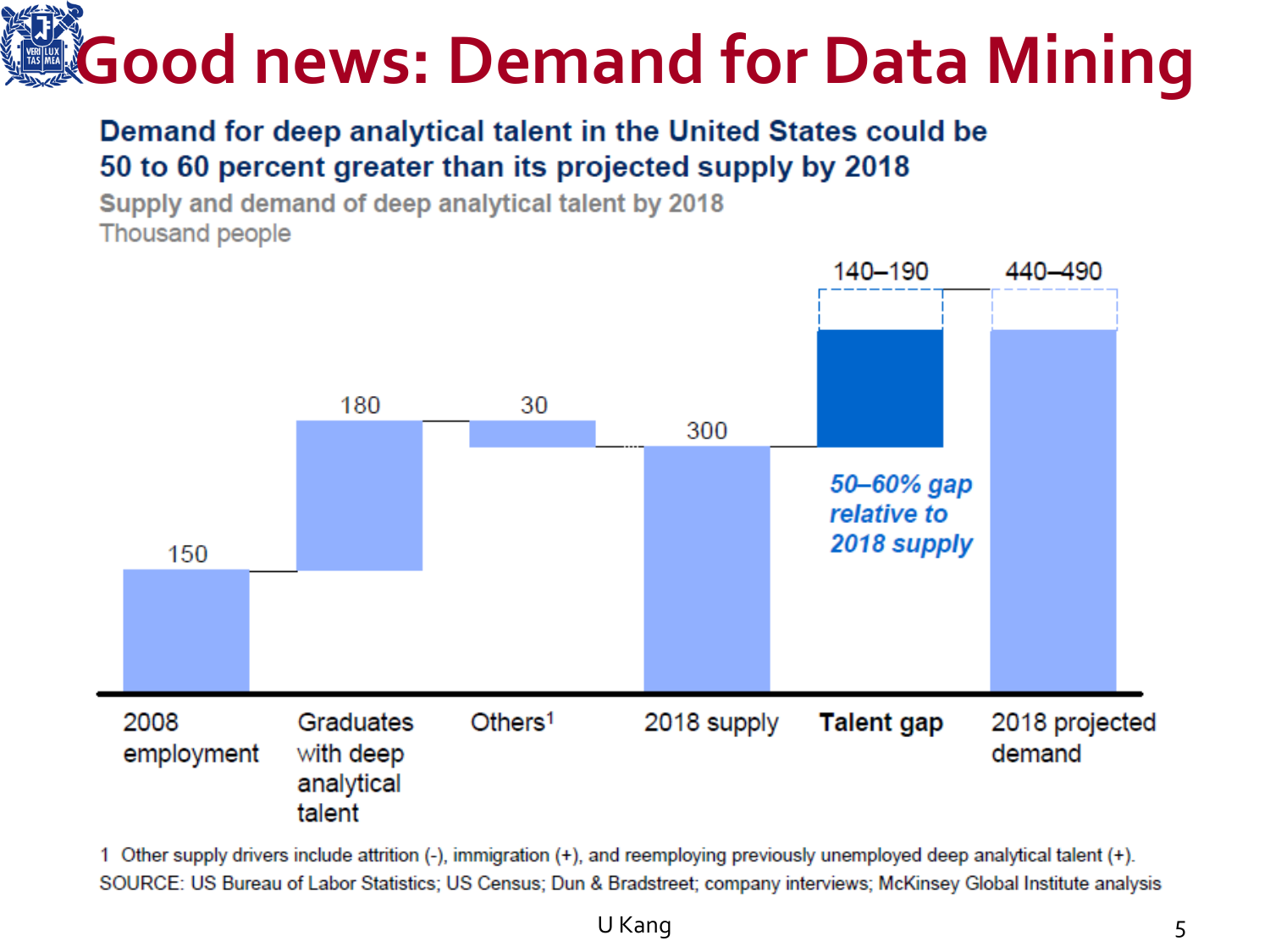

### **What is Data Mining?**

- **Given lots of data**
- **Discover patterns and models that are:**
	- **Valid:** hold on new data with some certainty
	- **Useful:** should be possible to act on the item
	- **Unexpected:** non-obvious to the system
	- **Understandable:** humans should be able to interpret the pattern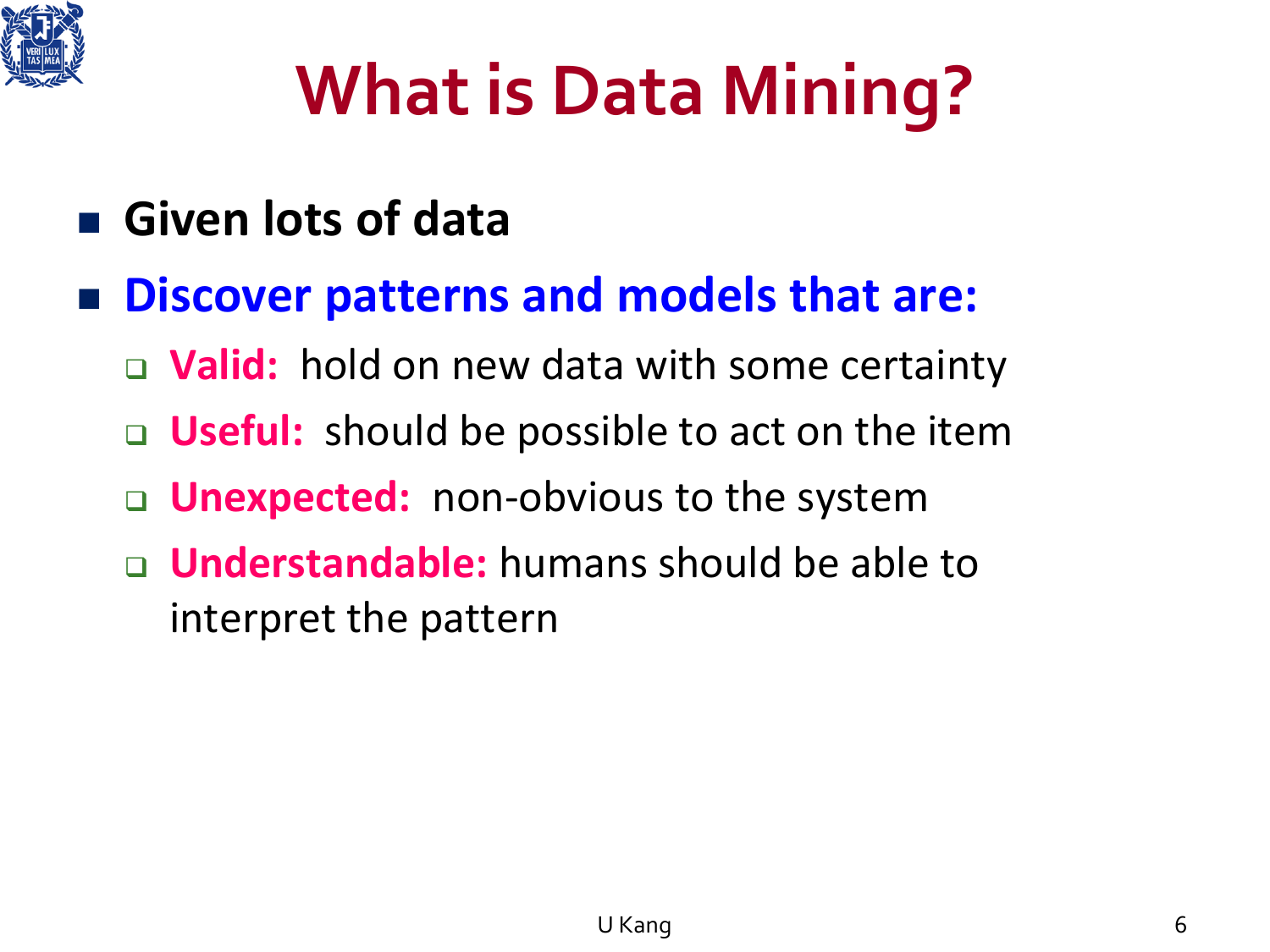

### **Data Mining Tasks**

#### **Descriptive methods**

#### Find human-interpretable patterns that describe the data

**Example:** Clustering

#### **Predictive methods**

- Use some variables to predict unknown or future values of other variables
	- **Example:** Recommender systems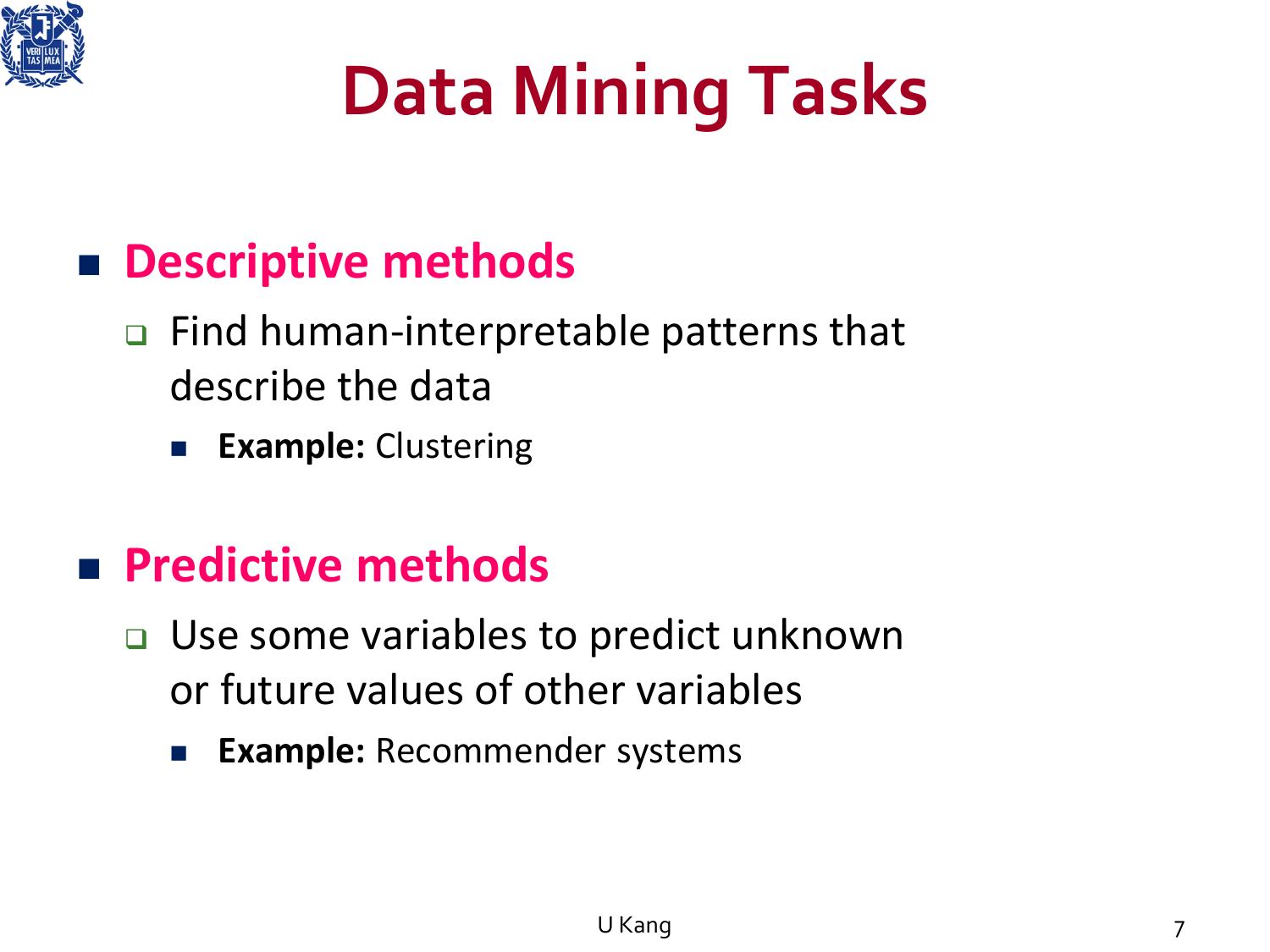# **Meaningfulness of Analytic Answers**

- **A risk with "Data mining" is that an analyst can "discover" patterns that are meaningless**
- Statisticians call it **Bonferroni's principle**:
	- □ Roughly, if you look in more places for interesting patt erns than your amount of data will support, you are bo und to find crap

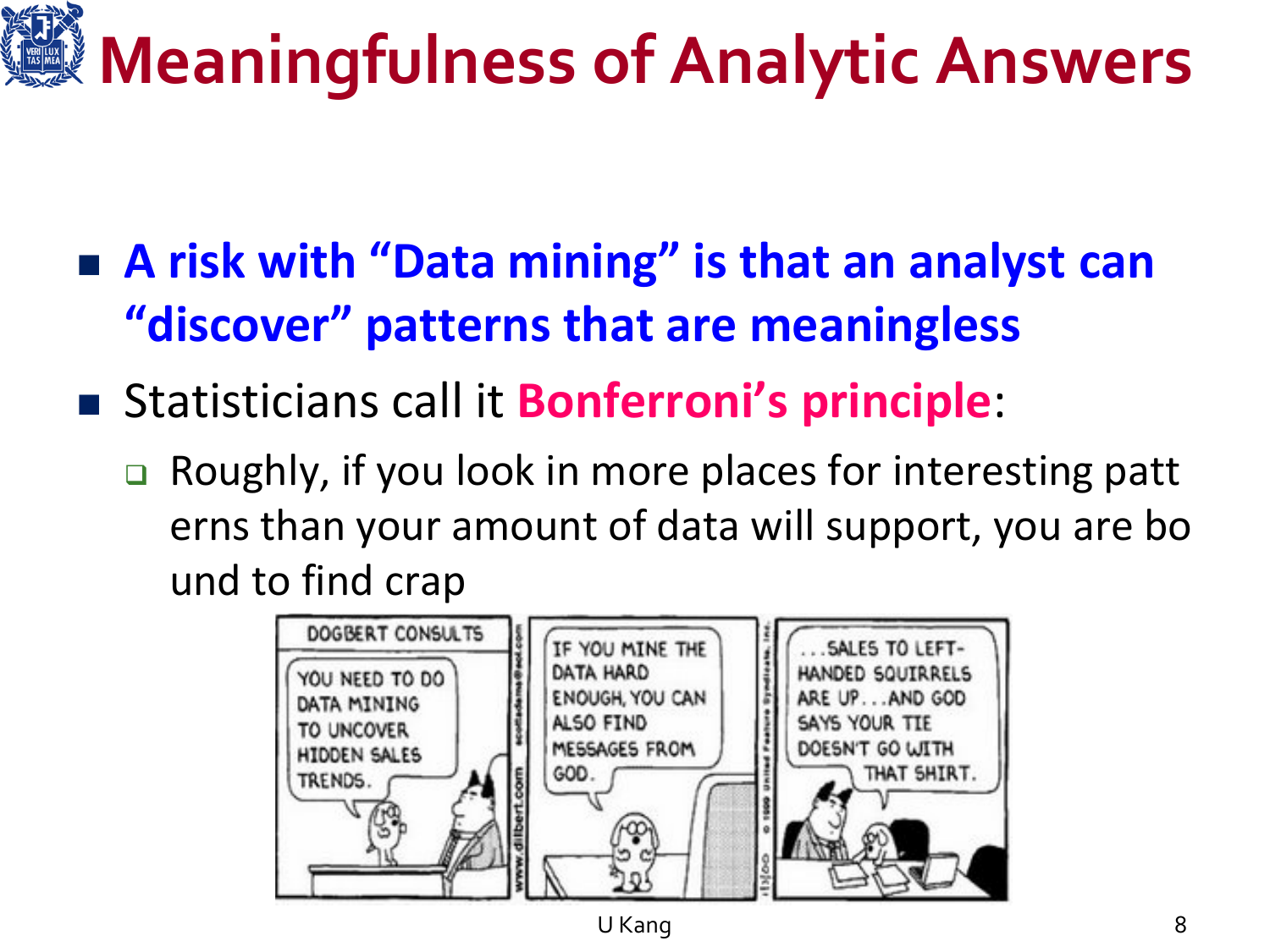# **Meaningfulness of Analytic Answers**

#### **Example:**

- We want to find (unrelated) people who at least twice **have stayed at the same hotel on the same day**
	- 10<sup>9</sup> people being tracked
	- $\Box$  1,000 days
	- Each person stays in a hotel 1% of time (1 day out of 100)
	- $\Box$  Hotels hold 100 people (so 10<sup>5</sup> hotels)
	- **If everyone behaves randomly (i.e., no terrorists), will the data mining detect anything suspicious?**
- **Expected number of "suspicious" pairs of people:**
	- □ 250,000 (details in next slide)
	- $\Box$  ... too many combinations to check we need to have some additional evidence to find "suspicious" pairs of people in so me more efficient way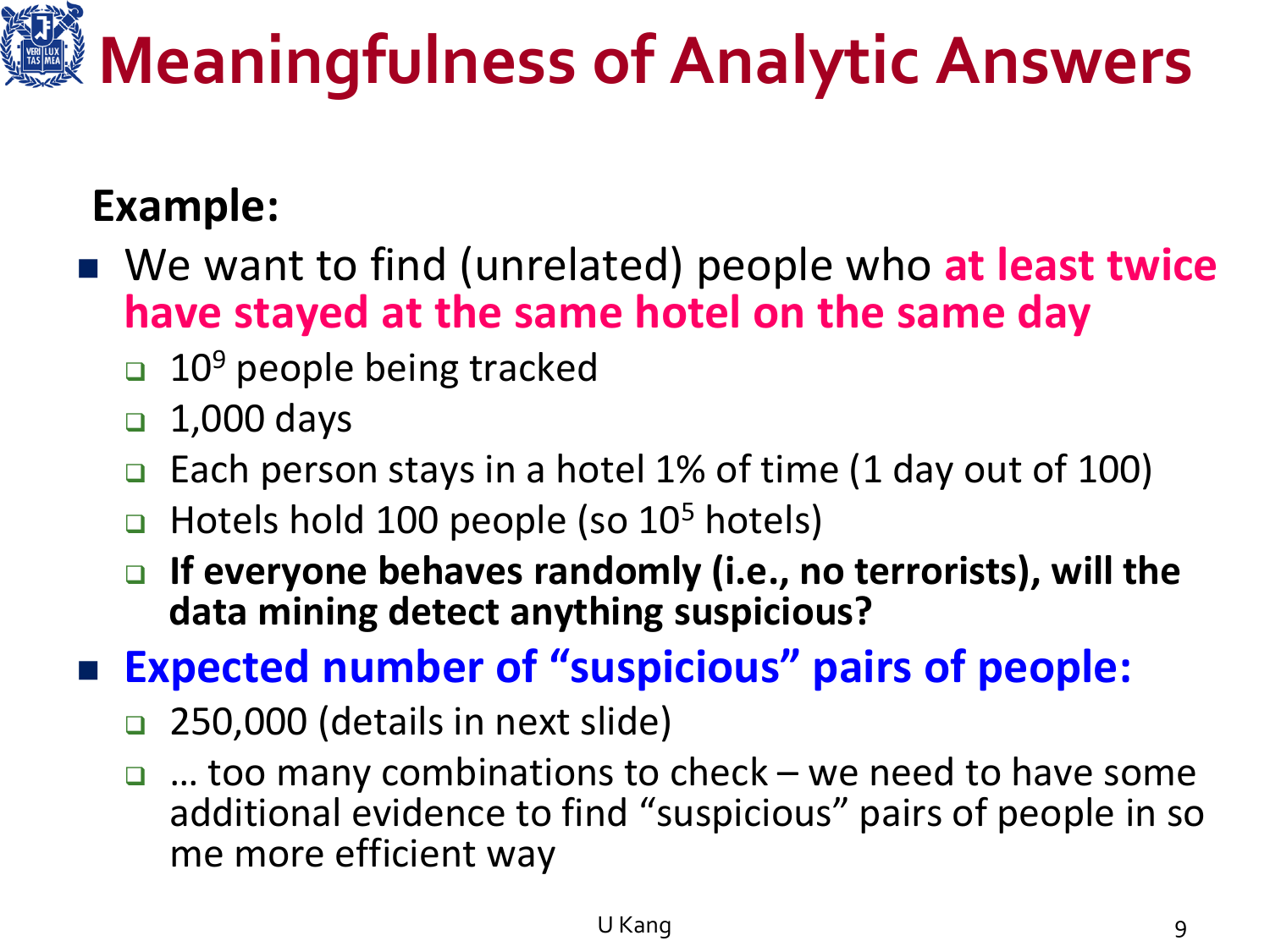# **Meaningfulness of Analytic Answers**

- We want to find (unrelated) people who at least twice **have stayed at the same hotel on the same day**
	- $\Box$  10<sup>9</sup> people being tracked, 1,000 days, each person stays in a h otel 1% of time (1 day out of 100), hotels hold 100 people (so  $10<sup>5</sup>$  hotels)

#### **Expected number of "suspicious" pairs of people:**

- $\Box$  P(any two people both deciding to visit a hotel on any given d  $ay) = 10^{-4}$
- $\Box$  P(any two people both deciding to visit the same hotel on any given day) =  $10^{-4}$  x  $10^{-5}$  =  $10^{-9}$
- **u** Useful approximation: $\binom{n}{2} \sim \frac{n^2}{2}$
- 2  $\Box$  Expected # of suspicious pairs of people = (number of pairs of people) x (number of pairs of days) x P(any two people both deciding to visit the same hotel on any given day)<sup>2</sup>  $\sim$  (5 x 10<sup>17</sup>)  $x (5 x 10^{5}) x 10^{-18} = 250,000$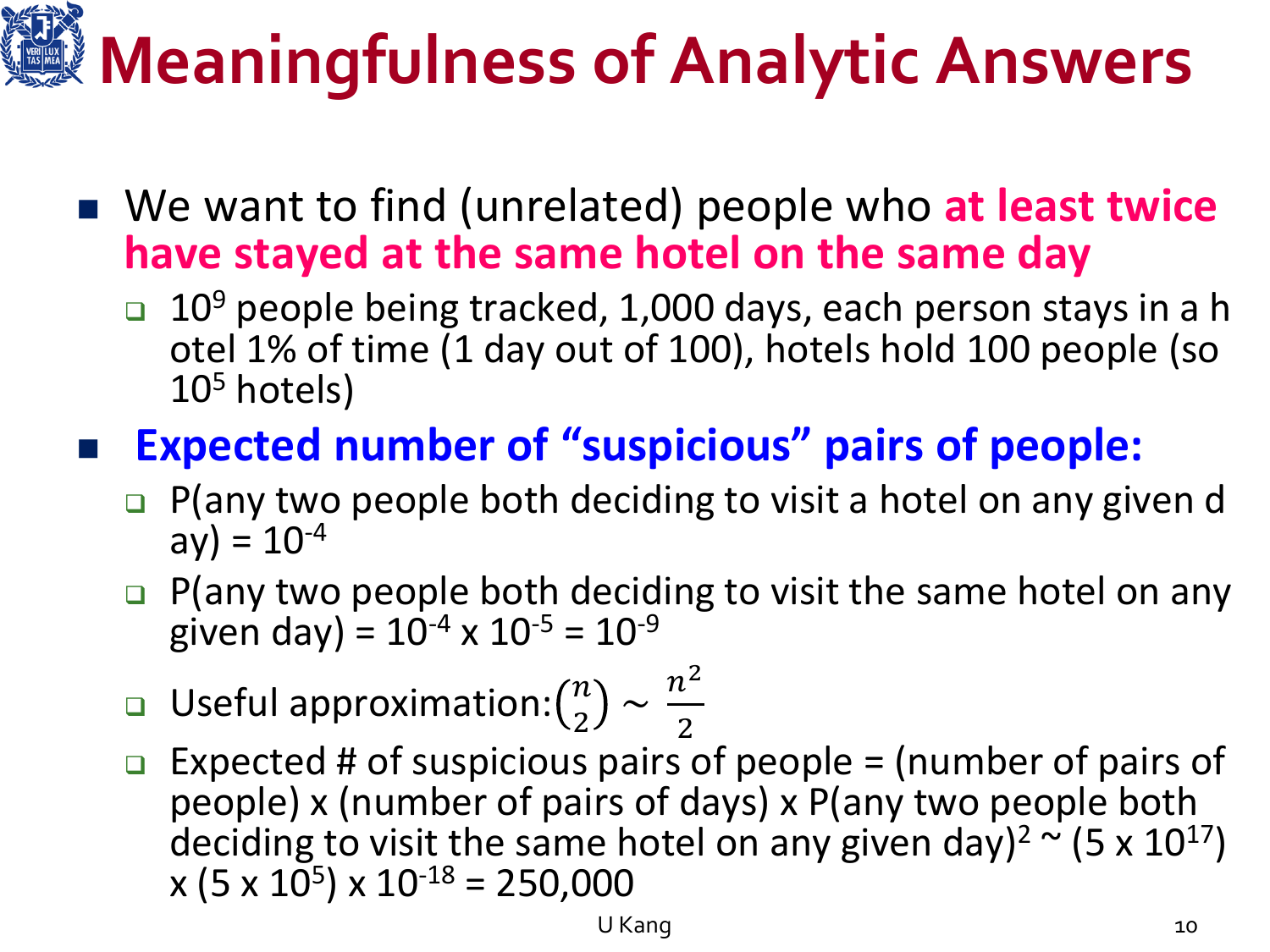# **What matters when dealing with data?**

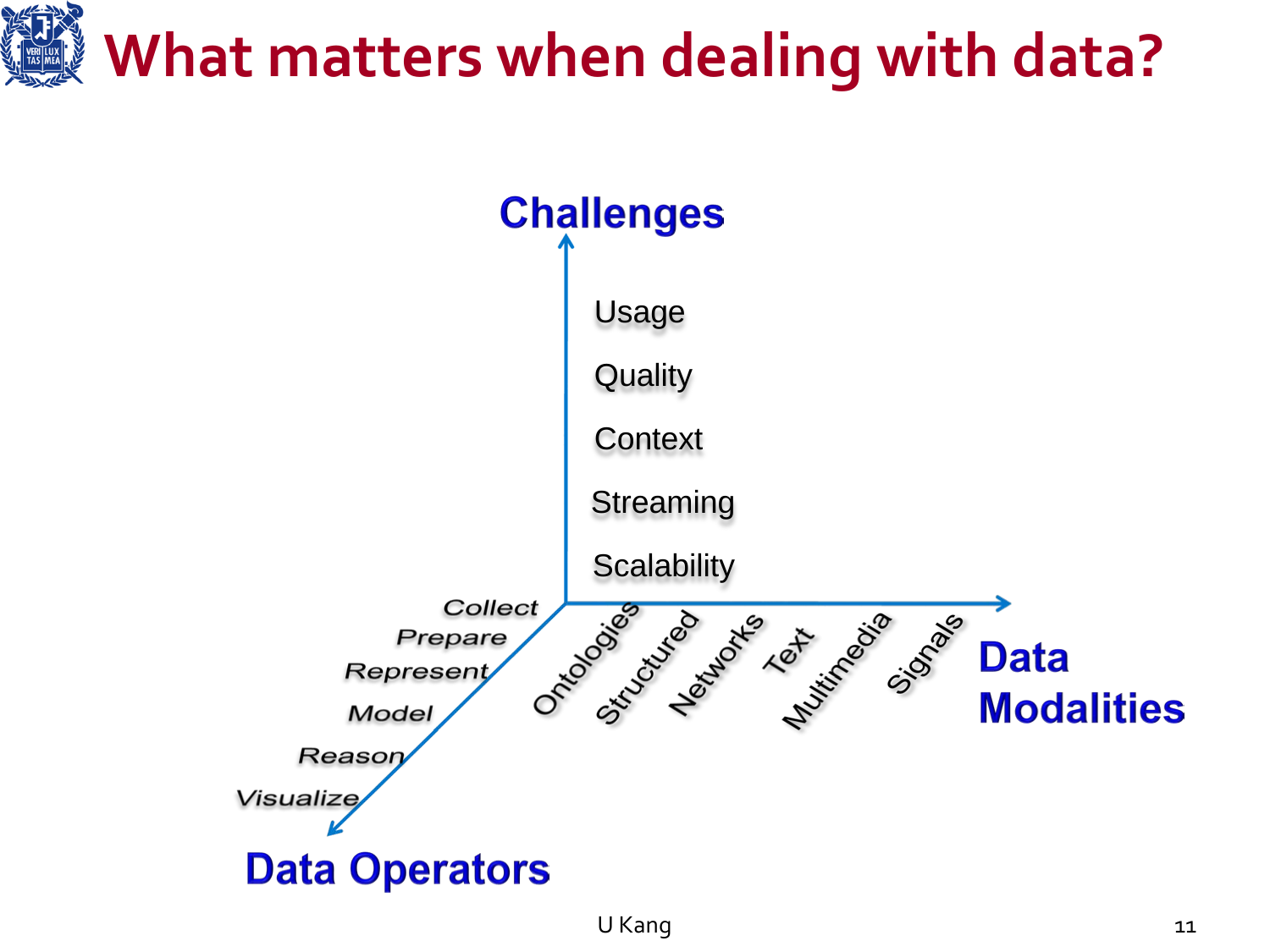

# **Data Mining: Cultures**

#### **Data mining overlaps with:**

- **Databases:** Large-scale data, simple queries
- **Machine learning:** Small data, Complex models
- □ **CS Theory:** (Randomized) Algorithms

#### **Different cultures:**

- To a DB person, data mining is an extreme form of **analytic processing** – queries that examine large amounts of data
	- Result is the query answer
- □ To a ML person, data-mining is the **inference of models**
	- Result is the parameters of the model

#### **In this class we will do both!**

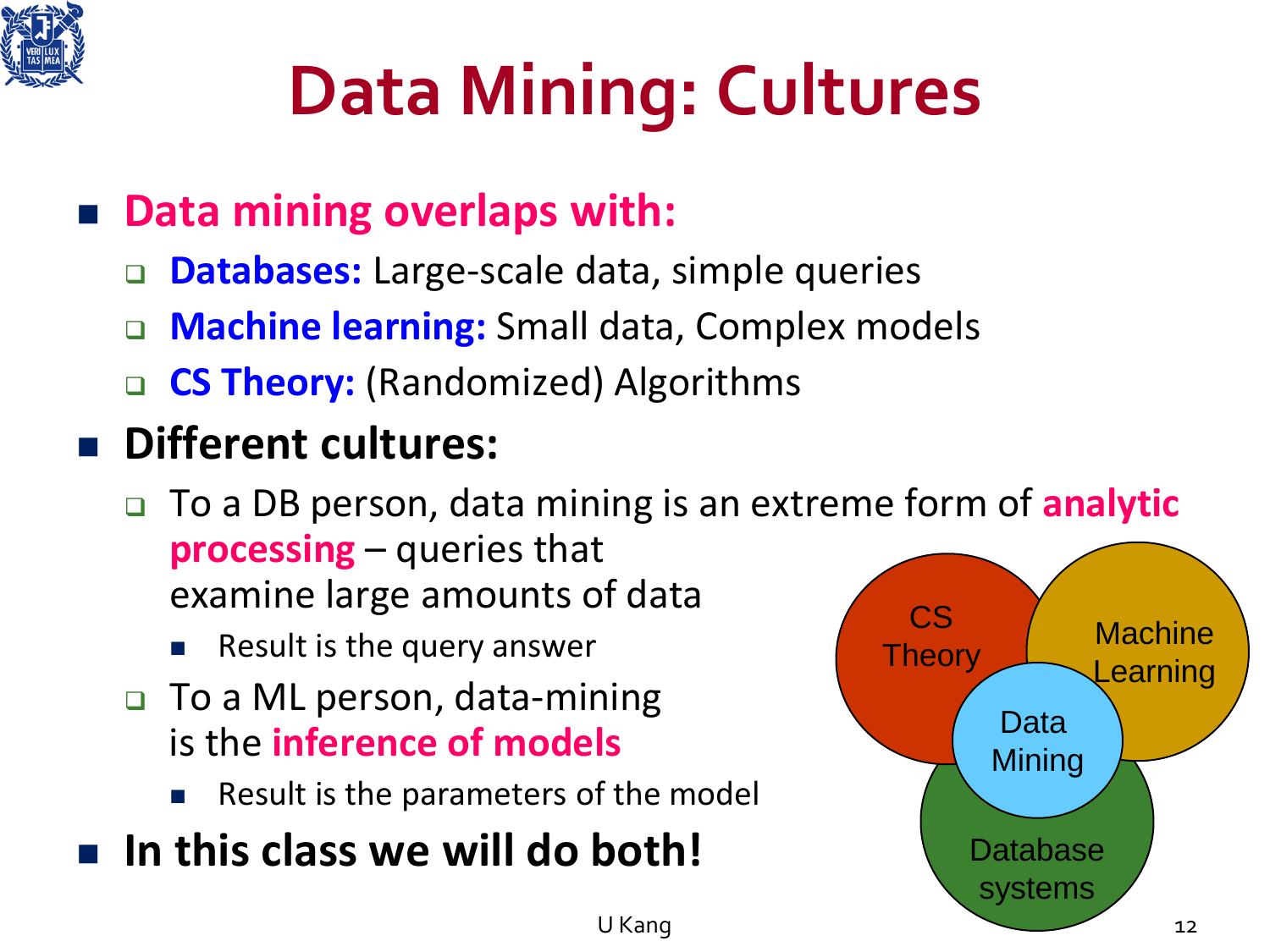

### **This Class**

- **This class overlaps with machine learning, statist ics, artificial intelligence, databases but more str ess on**
	- □ **Scalability** (big data)
	- **Algorithms**
	- **Computing architectures**
	- **□** Automation for handling **large data**

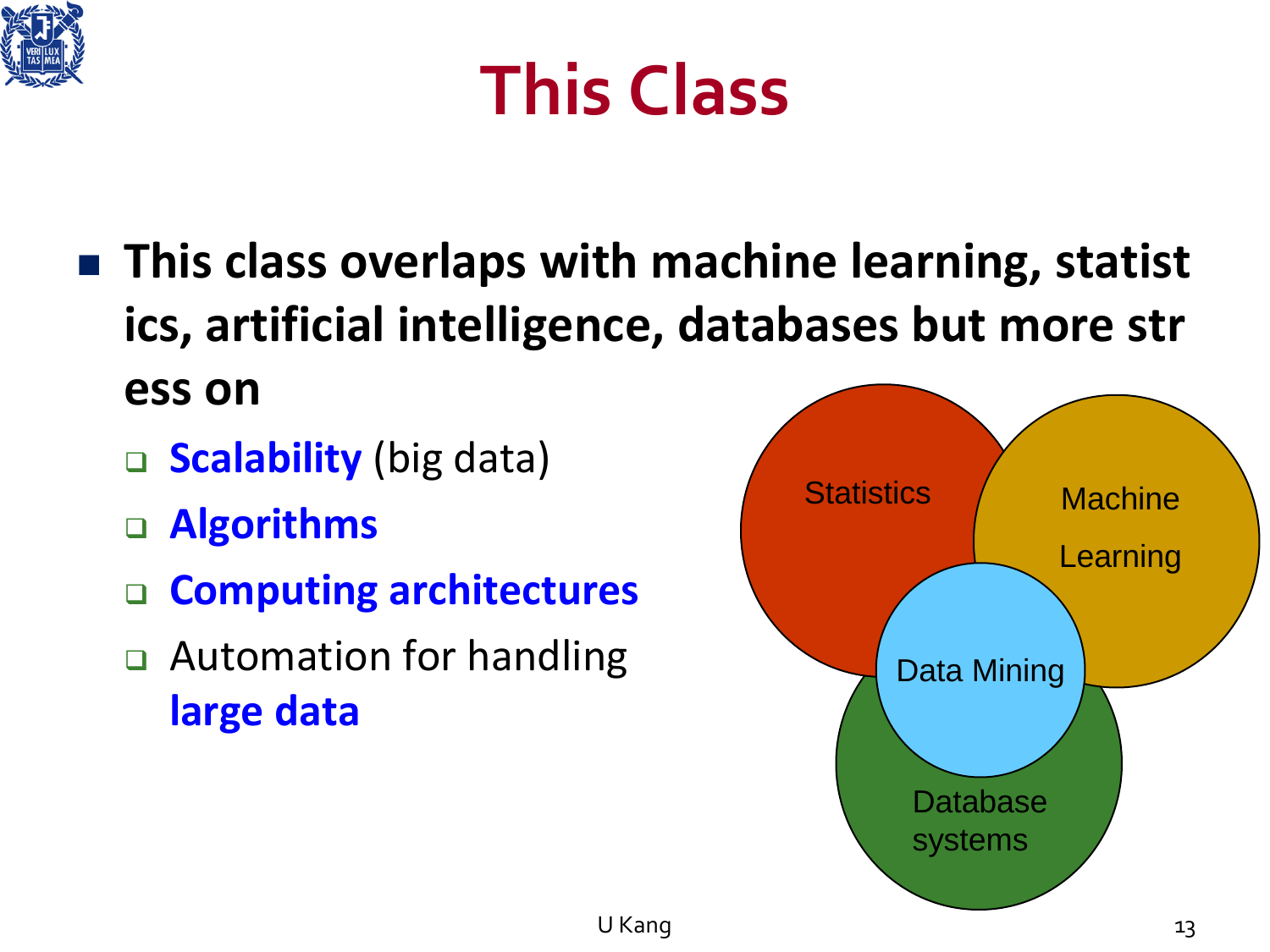

### **What will we learn?**

#### ■ We will learn to mine different types of data:

- **□** Data is high dimensional
- □ Data is a graph
- Data is infinite/never-ending

### **We will learn to use different models of comput ation:**

- □ MapReduce
- **□** Streams and online algorithms
- □ Single machine in-memory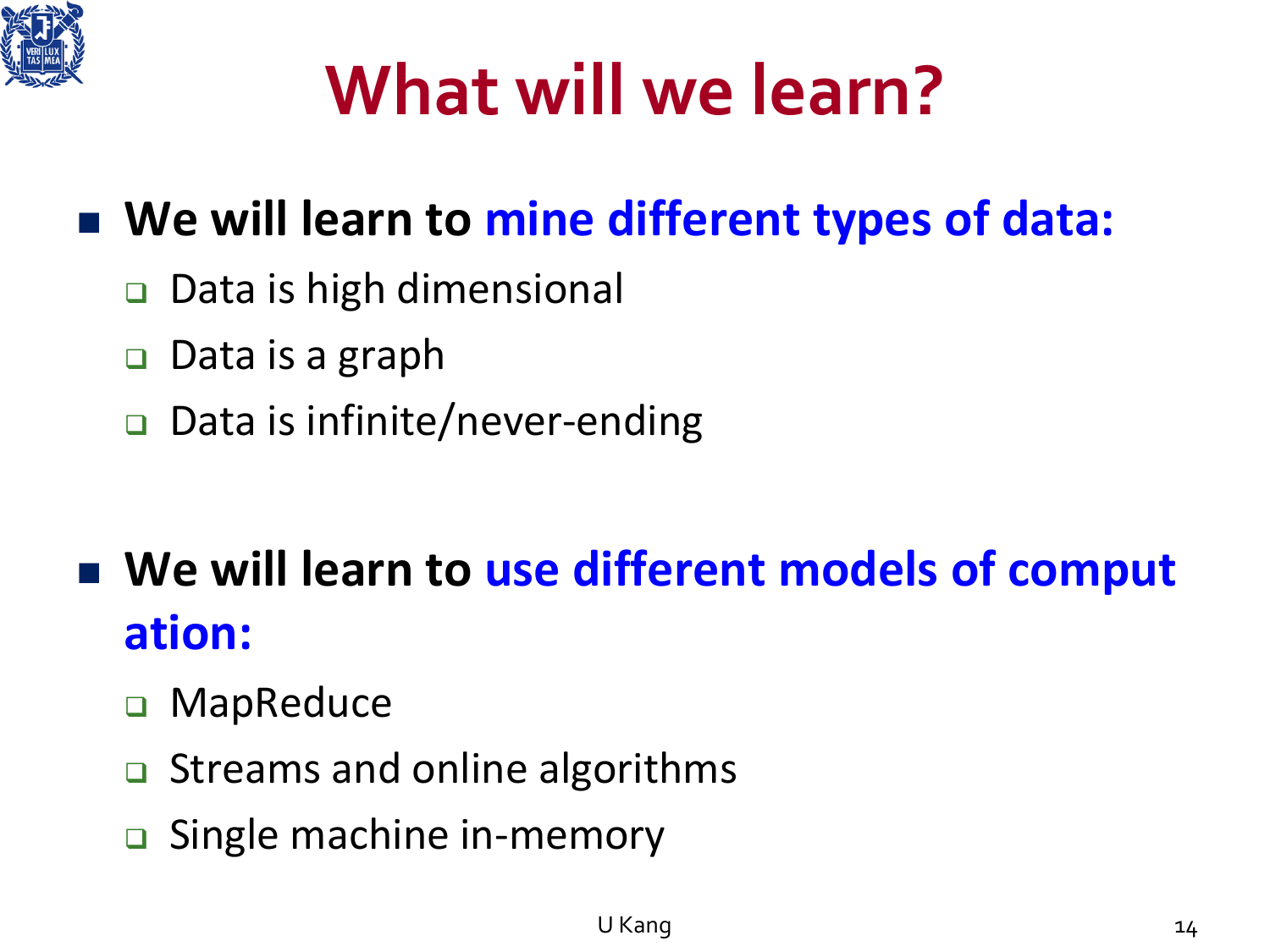

### **What will we learn?**

#### **We will learn to solve real-world problems:**

- □ Recommender systems
- □ Market Basket Analysis
- □ Spam detection
- Duplicate document detection

#### **We will learn various "tools":**

- □ Linear algebra (SVD, Rec. Sys., Communities)
- **□** Dynamic programming (frequent itemsets)
- □ Hashing (LSH, Bloom filters)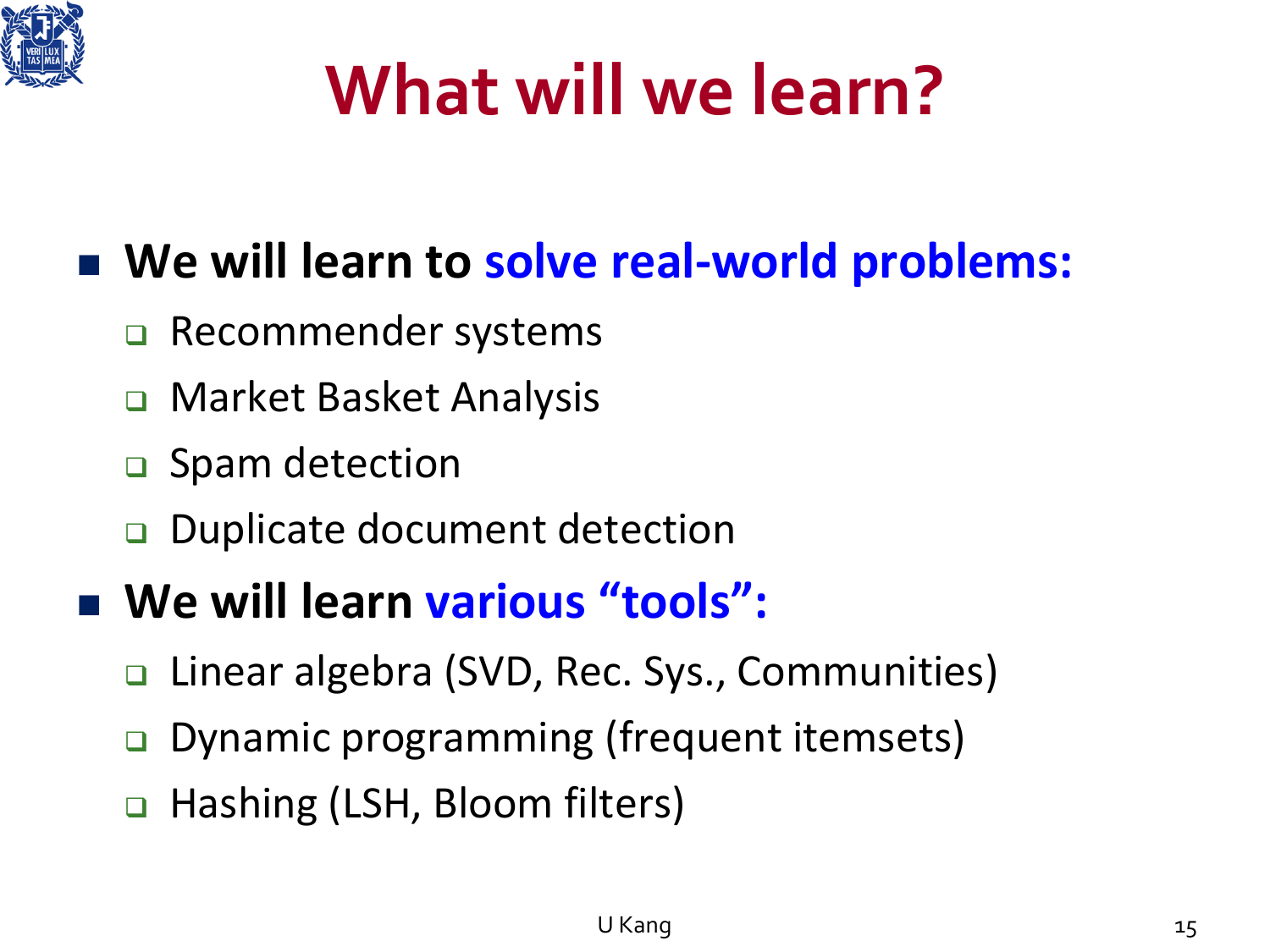

### **How It All Fits Together**

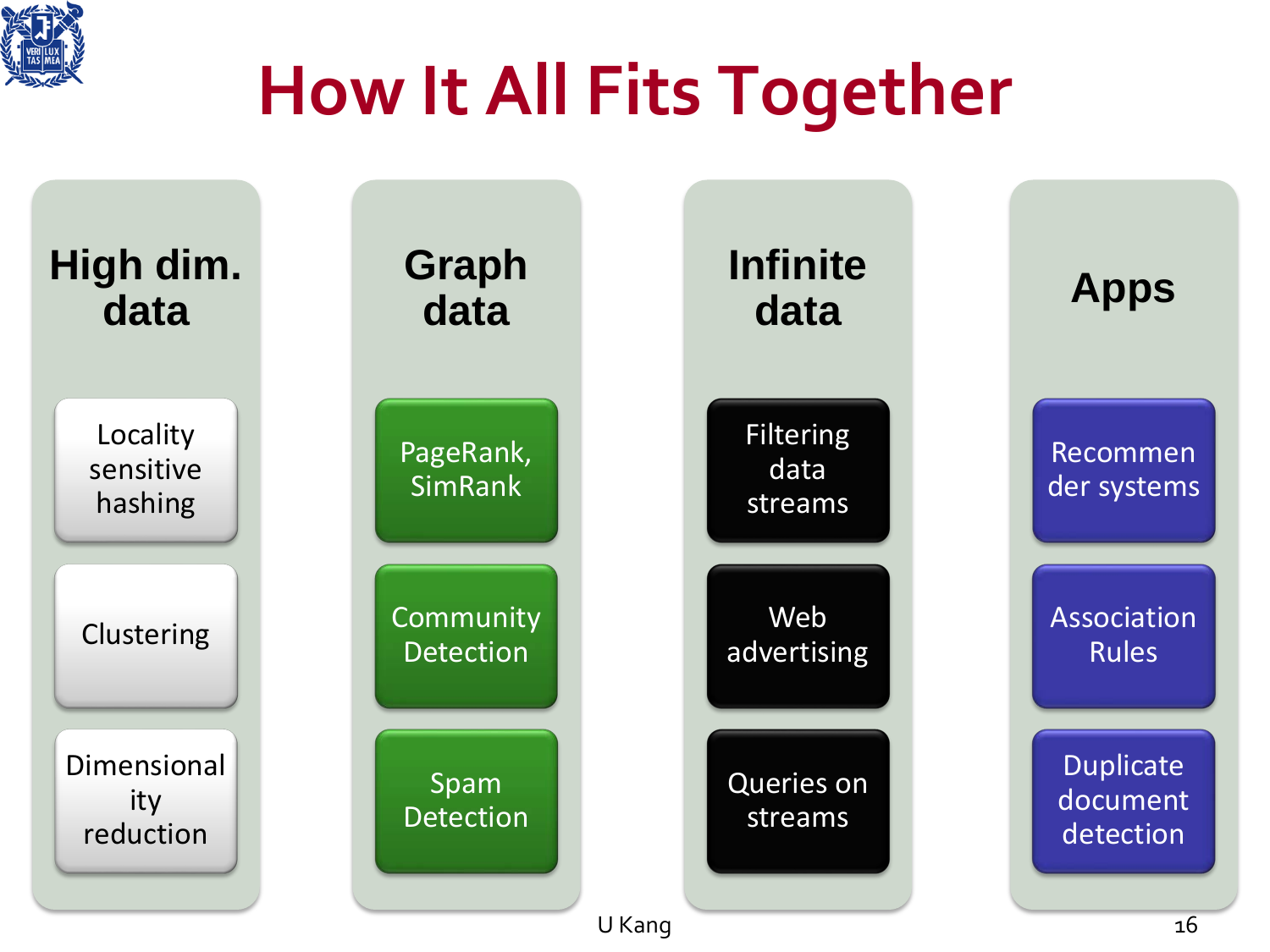



#### U Kang 17 **How do you want that data?**